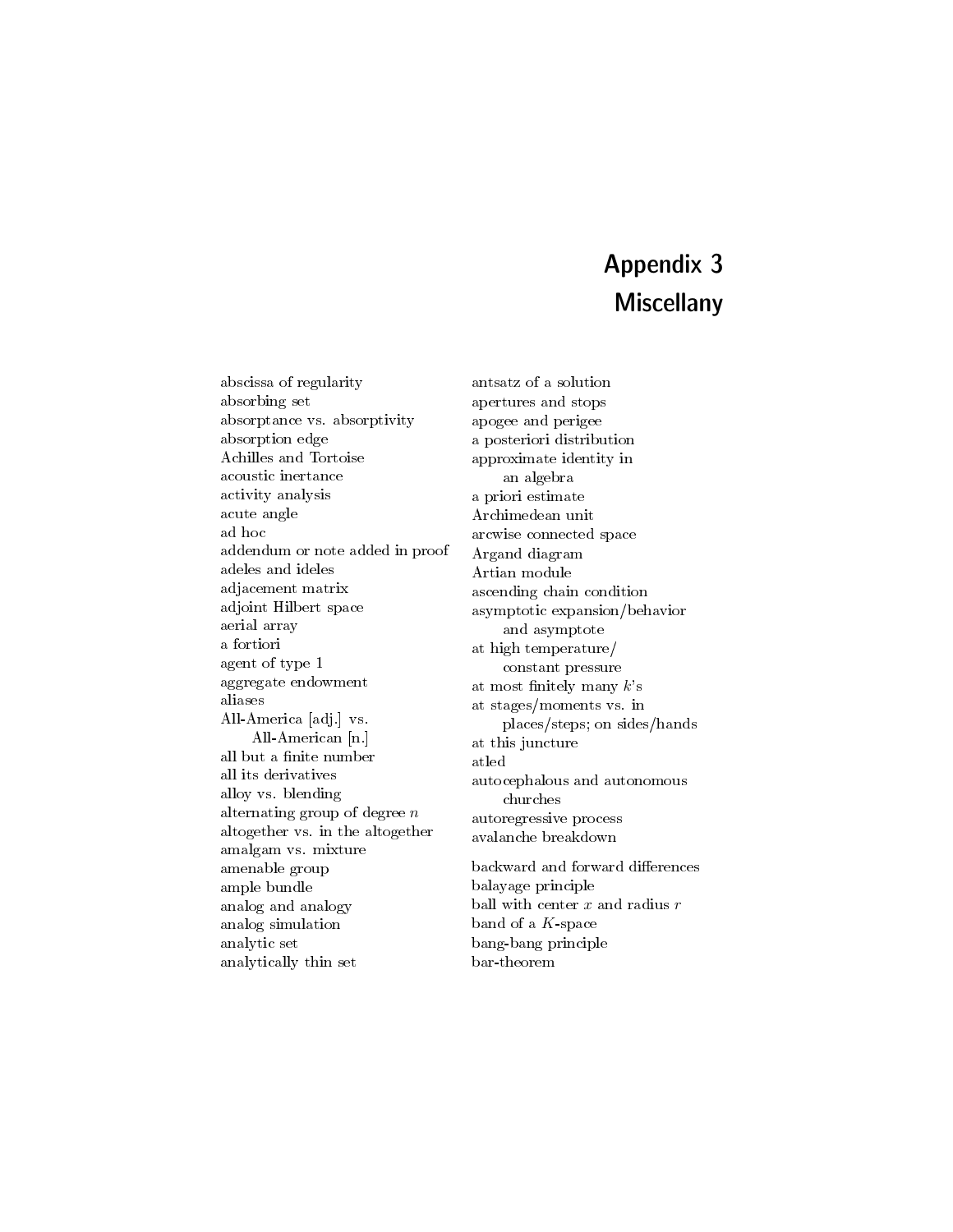barrel barycentric renement base for a neighborhood system/of a cylinder basic solution basis for a Banach space Bayesian approach Bhagavat Gita bidiagonal, tridigonal vs. two-diagonal, three-diagonal bifurcation set bigoted opinions of  $\varepsilon$ - $\delta$ -ism binumeration Biot and Savar's law bipolar relative to a pairing Boolean functions Boolean-valued analysis bordered surface bornivorous sequence bound variable boundary of a manifold bounded/limited/restricted quantier box-product topology bra-vector bracket product braid group branch and bound methods branched minimal surface branching process bremsstrahlung Brobdingnag and Lilliput bubbly slug flow buckling factor budget constraint bulk viscosity bundle of homomorphisms burn-out crisis

by dint of  $\mathscr A$ by force of  $\mathscr A$ by means of  $\mathscr A$ by order of  $\mathscr A$ by reason of  $\mathscr A$ by the aid of  $\mathscr A$ by way of  $\mathscr A$ by/with the help of  $\mathscr A$ canonical projection cap product capacitable set capacitatory mass distribution capacity capillary wave caps and faces carte blanche Cartesian coordinates/product casual vs. causal casus irreducibilis catastrophe theory categories admitting limits celestial mechanics cellular cohomology theory center of gravity/of a group/ of a pencil of hyperplanes chain rule change-of-variable formula Charles's or Gay-Lussac's law Chebyshev Equioscillation Theorem Chinese Remainder Theorem choice function chunk of a set circular annulus of width a circumcision clan Clebsh-Gordan expansion clopen set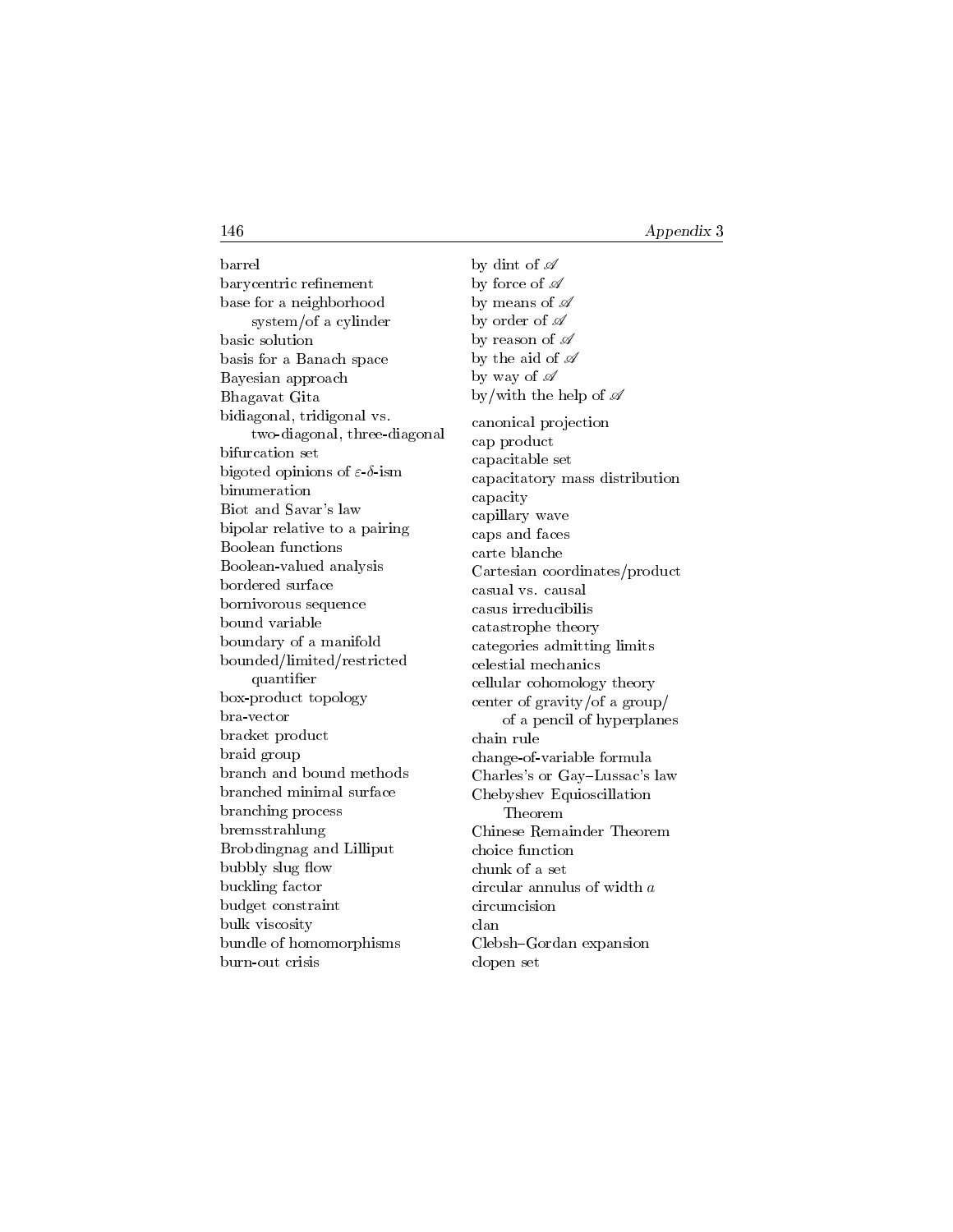closed-loop and open-loop closedness closeness of a packing closure cluster point cnoidal and solitary waves code for  $\mathscr A$ co-echelon space coarser filter cobordism and concordance coercive operator cognoscibility of the world collectionwise Hausdorff space combing a braid commodity-price duality compact-open topology compatible with operations compendious exposition complanar vector complementary set complemented subspace complete integrability/solution completion of a uniform space composite function compound Poisson process compressible fluid concircularly 
at space conditional solution/mean conditionally complete lattice confidence/fiducial interval conformality vs. conformity conjugate space/operator connection connectives conservation of mass and energy constant width constraint qualication constructible set

constructive ordinals consumption bundle context and contents contour of integration contraction principle contracting or nonexpansive mapping controls convergence in measure/ in pth mean converse class/theorem conversion of mankind convex hull coordinates with respect to a basis corona problem correction factor to a coefficient correlogram coset map/canonical projection Coulomb force countable model counting function Cramer rule Cramér–Rao inequality credo, creed, and credendum crisp set vs. fuzzy set Critique of Pure Reason crookedness of a knot cross product/section cubic close packing cul-de-sac cup product current algebra curriculum vitae curve of pursuit cushioned refinement cusp singularity cut and glue method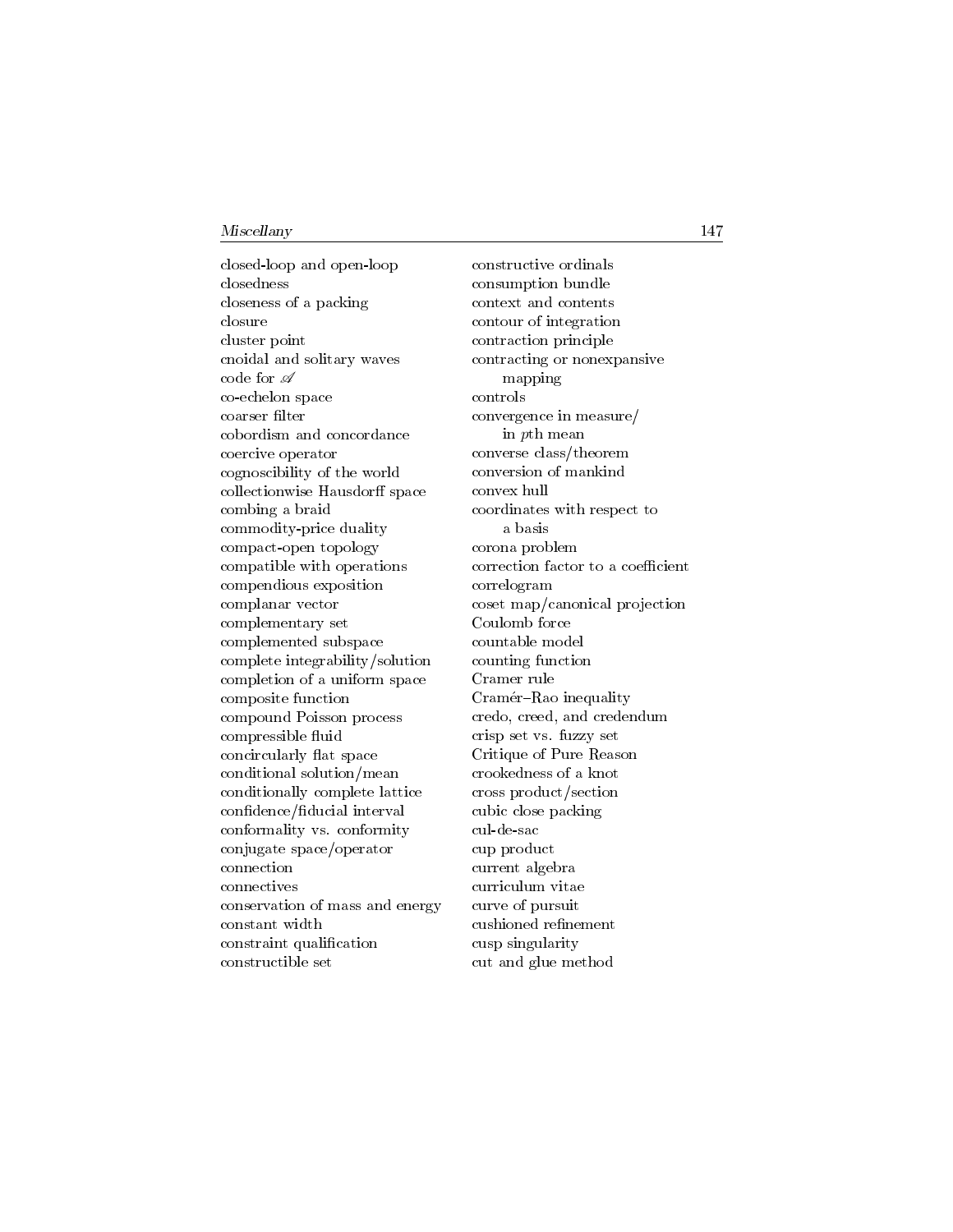cutoff cutset cycle index cyclic vector cyclide of Dupin cycloid damping ratio dashing principle data analysis/encryption Decalog or the Ten Commandments deep water wave defect of a meromorphic function deficiency index of an operator definiendum et definiens defining relations definite quadratic form degeneracy index degenerate kernel degree of a mapping/of an algebraic variety/of recursive unsolvability/of ramication of a branch point delay-differential equation deleted space denumerable set derivation tree derivatives and primitive functions derived function descents and ascents desideratum determined system developable space dew point dextral and sinistral diagrammatic representation

dictum de omni difference-differential equation difficulties in formulation diffraction grating Diophantine equations direct product directed family disk algebra dissection and valuations distance between  $x$  and  $y$ distinct elements ditto diurnal aberration divergent double series dogma, doctrine, and tenet dominant integral form Dominated Ergodic Theorem dormant idea double sequence dual space duality between  $X$  and  $X'$ dummy index duo-trio test Dupin indicatrix duxial set ecart eddy current/velocity Edge-of-the-Wedge Theorem efficiency, effectiveness, and efficacy efficiency frontier eigenvalue Einstein summation convention elemental truths and elementary particles ellipse ellipsis ellipsoid of revolution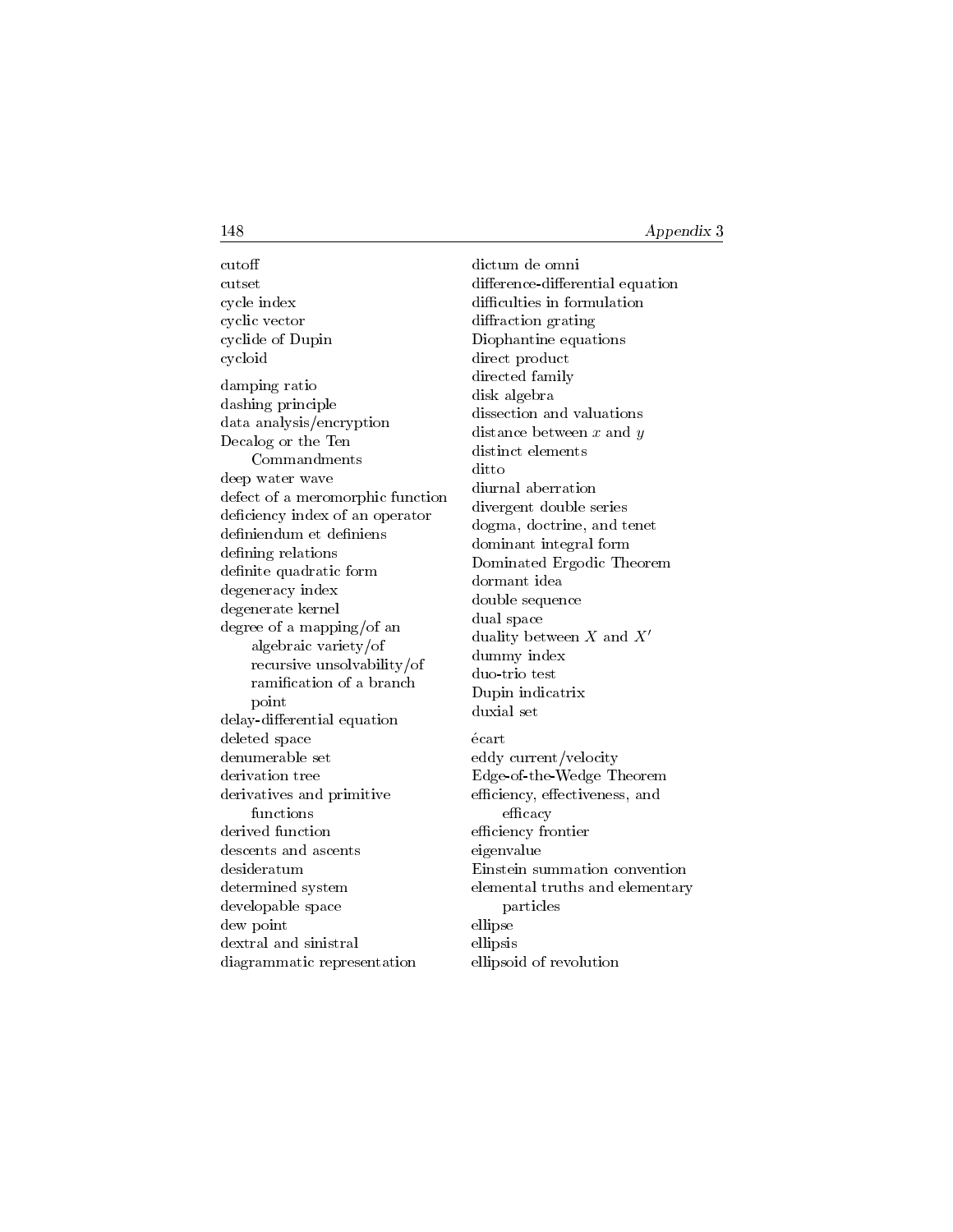embedding and immersion empty set energy integral entourage entries, members, components, or terms of a sequence entry of/in a matrix enumeration of a code enveloping von Neumann algebra epigraph Epiphany, Easter, and Whitsun Epstein zeta function equalizer equally-spaced points equations in operators for  $x$ equilateral, isosceles, and right triangles equilibrium state Eratosphenes sieve Erlangen program erratum error detecting/estimate Escher tile et alia/et al. et alii/et al. et cetera/etc. etale extension and Henselization Euclid axiom Euclidean algorithm Euler characteristic ex falso quod libet exave excess demand exchange economy exegetics exempli gratia existence theorem existential quantier

exit time exotic sphere expansion as  $t \to \infty$  of f expansion of a vector in a basis expansive vs. expensive explanandum et explanans expose extended real axis extension by 0 of f to X extension to/onto all/the whole of X exterior product of differential forms external law of composition extremal quasiconformal mapping extreme point faces of alcoves factor group failure of approximation faithful linear representation fallacy of ratiocination fan shape fast breeder reactor/Fourier transform feasible solution ber bundle vs. foliation bered manifold bration fictitious state fidelity criterion ducial distribution filter on/over a set fine topology finer filter finite-valued function nitistic credenda first splitting time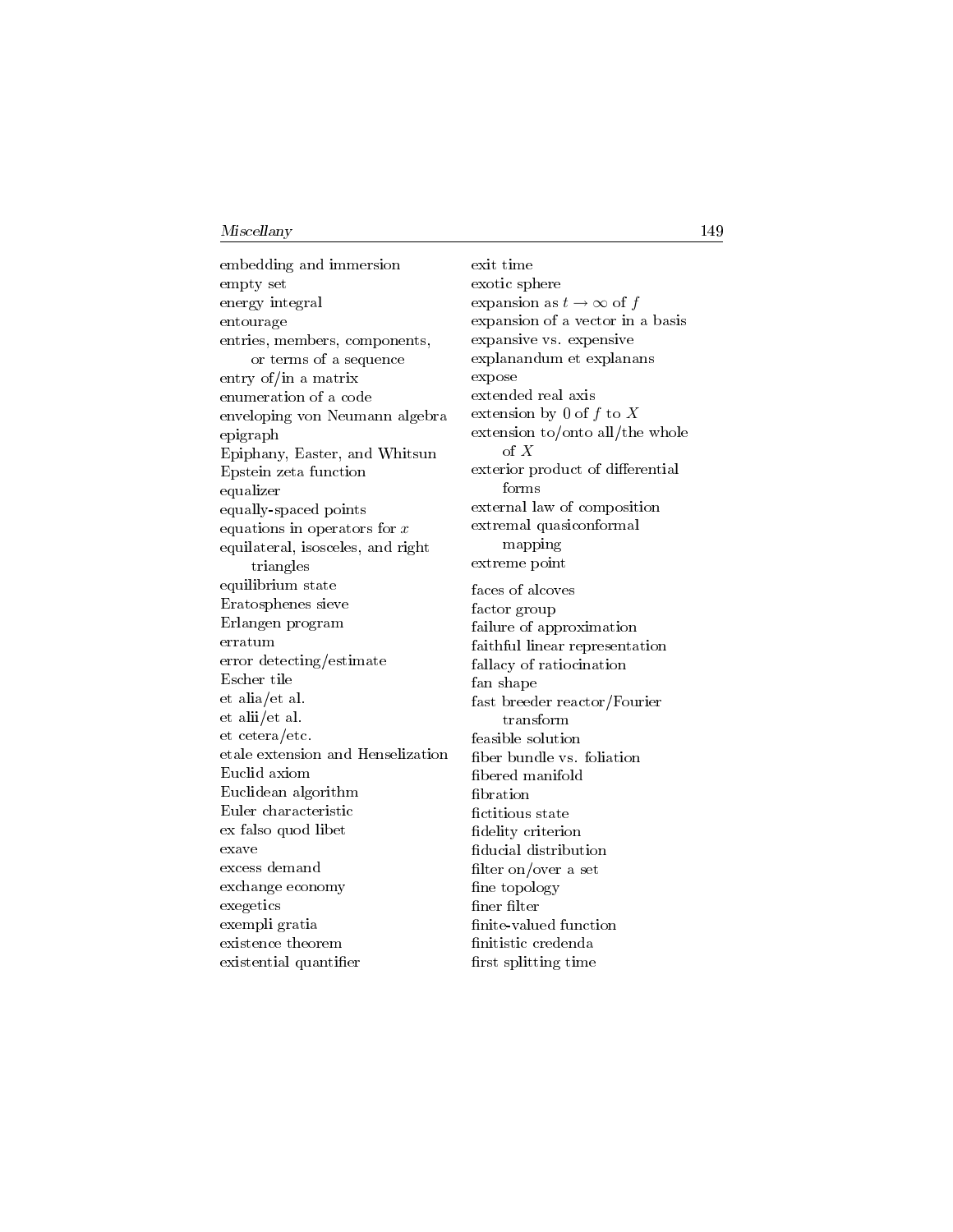xation on idioms xed-point-free mapping xed-point theorem flabby sheaf flag manifold flat  $\mathscr{A}\text{-module}$ floating point flows in networks flux density fold, cusp, swallow-tail, butterfly, and umbilic for lack of  $\mathscr A$ for the purpose of  $\mathscr A$ forcefull argument and forcible entry fractal frame of a bundle Fredholm alternative free group/lattice on/with m generators Freiheitssatz Frenet frame Froude number fully normal space functionally-distinguishable points functions periodic in  $x/$ of the same period  $\pi/$ with/of compact support fuzzy set Gauss forward interpolation formula Gauss integral Gaussian curvature general solution generic property genus of a variety germ of an analytic function

ghosts of departed quantities gluons goodness-of-t graded module grazing ray great circle (of a sphere) halting time handlebodies and surgery Hauptsatz Hauptvermutung hazard rate heads and tails Heisenberg uncertainty relation Henselian rings Hermitian operator Hilbert Nullstellensatz Hilbertian seminorm hidden variables hierarchy high-precision computation hitting time hold almost everywhere holohedry holomorphic hull holonomy horned sphere hull-kernel topology hyperbolas and hyperbole hypercritical and hypocritical hypograph id est ideas behind the proof ignorabimus ill-conditioned matrix ill-posed problem imbroglio, quandary, and predicament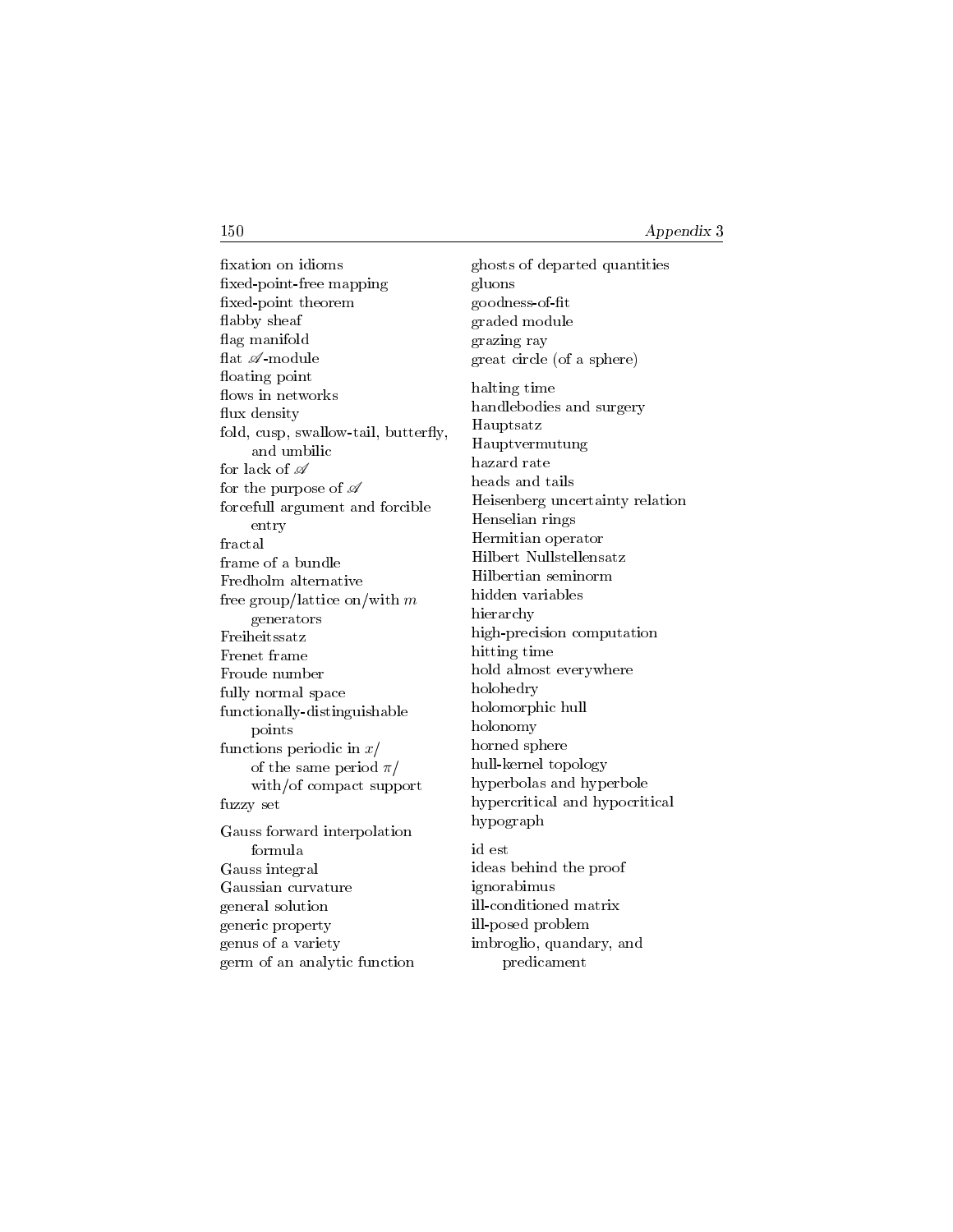immersion impervious to perturbation Implicit Function Theorem in a solid state in accordance with  $\mathscr A$ in addition to  $\mathscr A$ in agreement with  $\mathscr A$ in answer to  $\mathscr A$ in briefer words vs. lengthily in case of  $\mathscr A$ in cause of  $\mathscr A$ in combination with  $\mathscr A$ in compliance with  $\mathscr A$ in conformity with  $\mathscr A$ in conjugation with  $\mathscr A$ in connection with  $\mathscr A$ in consequence of  $\mathscr A$ in consideration of  $\mathscr A$ in contrast to/with  $\mathscr A$ in contradistinction to  $\mathscr A$ in default of  $\mathscr A$ in essence in exchange for  $\mathscr A$ in favor of  $\mathscr A$ in honor of  $\mathscr A$ in juxtaposition with  $\mathscr A$ in line with  $\mathscr A$ in memory of  $\mathscr A$ in need of  $\mathscr A$ in place of  $\mathscr A$ in preparation of  $\mathscr A$ in proposition to  $\mathscr A$ in quest of  $\mathscr A$ in recognition of  $\mathscr A$ in regard to  $\mathscr A$ in relation to  $\mathscr A$ in respect to  $\mathscr A$ in response to  $\mathscr A$ 

in return to/for  $\mathscr A$ in search of  $\mathscr A$ in statu quo and the status quo in such a way that  $\mathscr A$  holds in support of  $\mathscr A$ in the course of  $\mathscr A$ in the case of  $\mathscr A$  (considering  $\mathscr A$ ) in the event of/that in the form of  $\mathscr A$ in the main in the matter of  $\mathscr A$ in this instance/event in this stage of reasoning in token of respect in toto inaccessible cardinal incipient decay incompressible fluid independent increments index librorum phohibitorum indices modulo p induced topology inductive/induction hypothesis/base inequalities in  $N$  variables inertial reference frame inevitable, illuminating, deep, relevant, responsive, and timely mathematics inferior/superior in rank ingoing subspace initial object input-output analysis inradius and outradius inscribed, enscribed, and circumscribed circles instances of general facts integer programming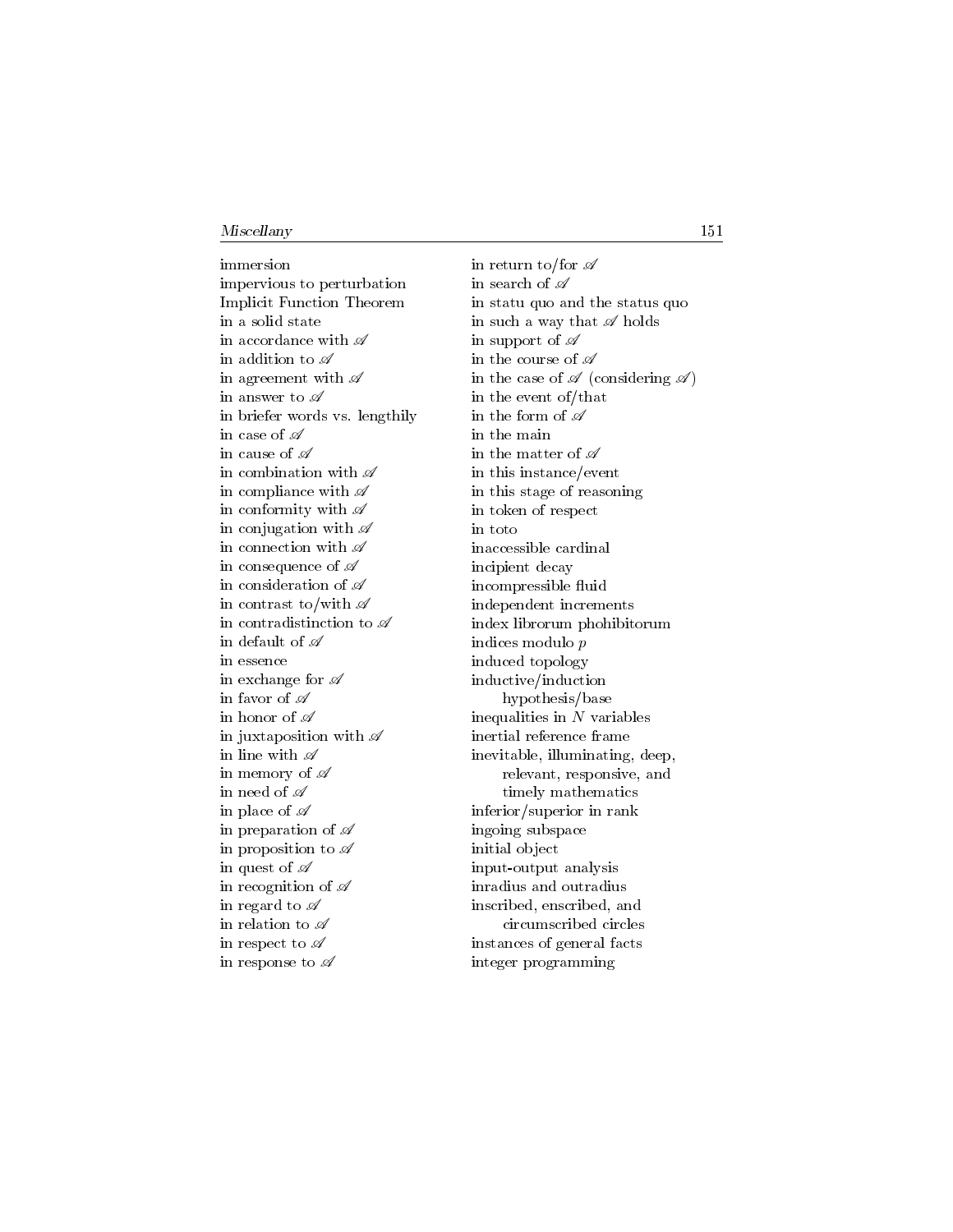integrals, intergrands, and integrators interference fringes intertwining operator interval of absolute stability inverse problems inversion formula ipso facto irrefutable formula irreversible process isosceles triangle on base a iterated logarithm law Iwasawa decomposition jet propulsion jets and currents joins and meets joint distribution/spectrum jointly/separately continuous jump at a point jumping to a conclusion juxtaposition and concatenation Kantian antinomies Kegel function kenosis ket-vector Killing form killing time Kleinian group knots and links kurtosis labors of Sisyphus laconic, succinct, terse, or lapidary lagged variables lapsus latent heat Latin square

lattice gauge theorem law of excluded middle layer least-action principle least squares method left-hand side leftmost and rightmost terms legend of a map level sets libertarian vs. libertine Lichtenberg figures life time likelihood ratio test limit in norm/inferior or lower/superior or upper Lissajous' figures lituus local ring locally integrable locking effect locus log-linear analysis lowest common denominator main diagonal maladroit malfunctions manifold without boundary many-valued logic Markov chains Markovian equation mathesis universalis maximal flow, minimal cut meager set mean unbiased estimator Mengerlehre mesh of a covering metric on/for the set Minkowski functionals or gauges minor and major axes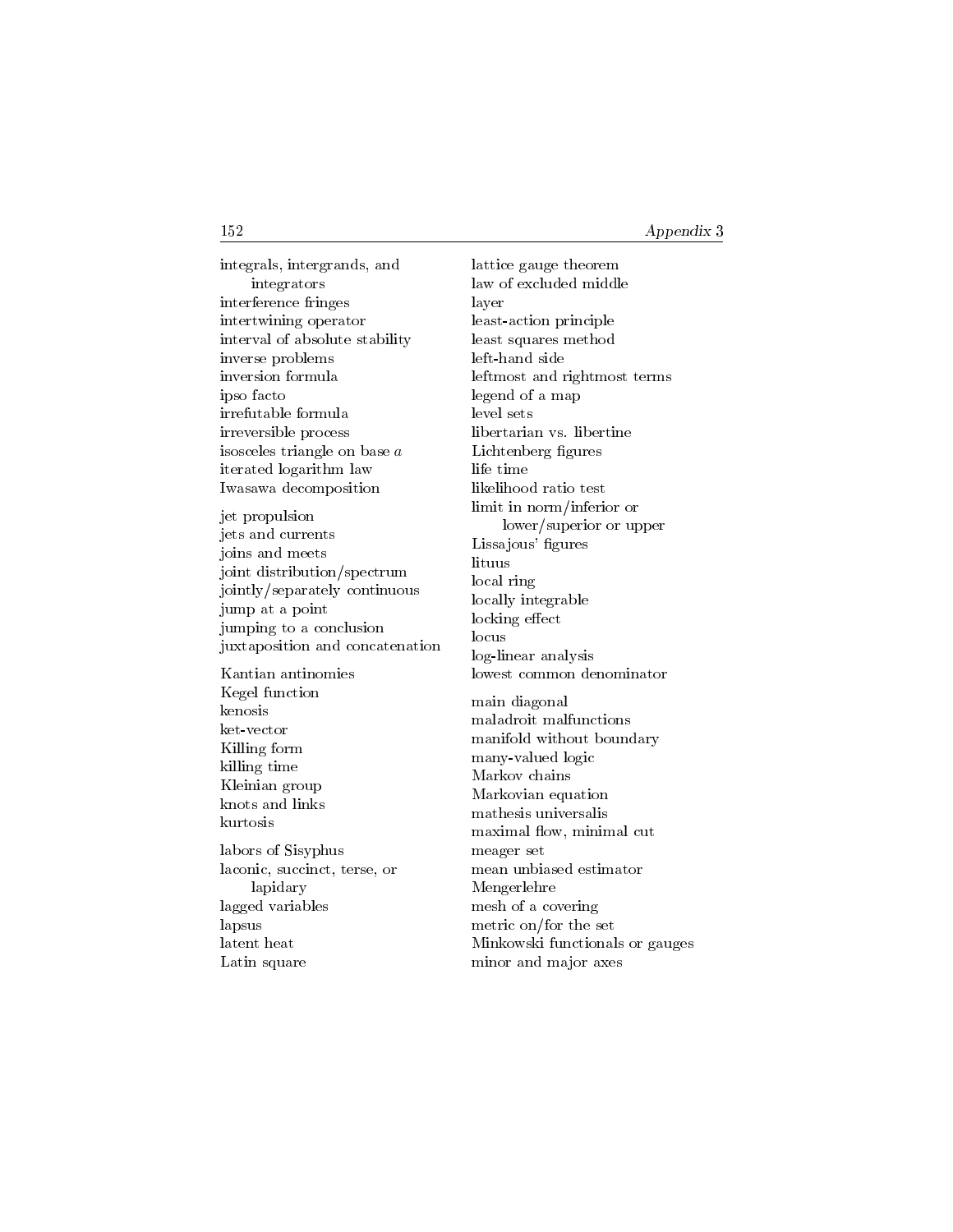misoneism model theory versus fashion business modular law module modulo modulus modus ponens moiré pattern molliers, truncators, and regularizations moment of momentum moment problem momentum phase space monad monotone operator monotonic function Mössbauer effect multi-index multigrid methods multilinear form/profit multinomial logit models mutatis mutandis myopia, impatience, or order continuity  $n$ -tuple naive set theory nat Nativity of Christ or Christmas natural moving frame necessity and sufficiency negation negentropy nescience vs. omniscience nested intervals net in a set net premium Newton first law

Newtonian mechanics next Monday vs. the next chapter nexus nodal point noisy channel nolens volens non-Bayesian approach nondimensional conductance nonperturbative phenomena normal form of a singularity normed space notation notations suggestive of Latin origin noughts and crosses or tic tac toe nowhere dense set nozzle valve nth term nuclear space null space nullity of a linear operator numeration numerator and denominator nutation oblate spheroidal coordinates oblique circular cone observability and controllability obstruction class obtuse angle Ockham's/Occam's razor odds and ends oecumenical or general councils on grounds of  $\mathscr A$ on the basis of  $\mathscr A$ on the ground of  $\mathscr A$ on the occasion of  $\mathscr A$ 

on the strength of  $\mathscr A$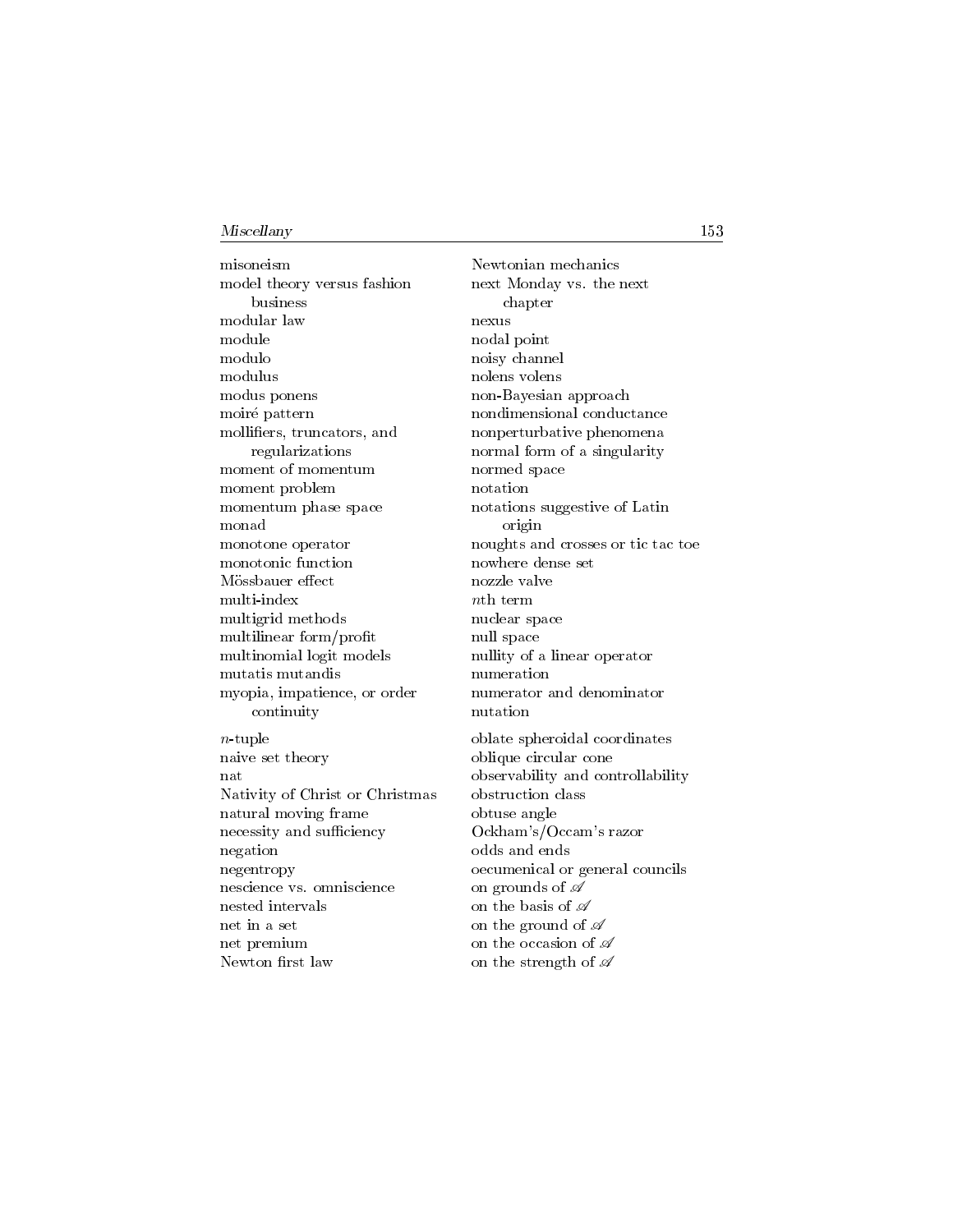on the whole vs. in particular one-sided surface operator and transformers opus operatorum oracles original sin/the Fall Origin of Species orthodoxy vs. heresies orthogonal complement oscillating series osculating plane ossified superstitions of  $\varepsilon$ -δ-ism outgoing subspace overdetermined system overlapping generations model overspill owing to  $\mathscr A$ packed beds packing and covering Palais-Smale condition Paley-Wiener Theorem panem et circenses papal infallibility papers by the author parabolas and parables Paradise Lost parallel and semiparallel strips parity transformation partial differentiation/ function/sum partially ordered space particular solution partition of unity subordinate to a covering passage to the limit past cone path integral pattern and speech recognition

payoff function peak function permutations and combinations phase shift pivot planar curvilinear coordinates plane domain plank plates, disks, and membranes pointed topological space Pointwise Ergodic Theorem polynomial in z polytopes and polyhedra poset posit/postulate  $\mathscr{A}/\text{take } \mathscr{A}$  for granted power of  $a$  with exponent  $x$ predecessors and successors predicate calculus prediction theory predictive distribution preferences in an economy prex prenex normal form presheaf on a site price for an allocation primary ring/condition prime formula principle of least action/of optimality prodigal son and prodigy professorate vs. professorship prolate spheroidal coordinates proliferation of errors prolongation of a solution/ of a geodesic proof tableau property held jointly by two sets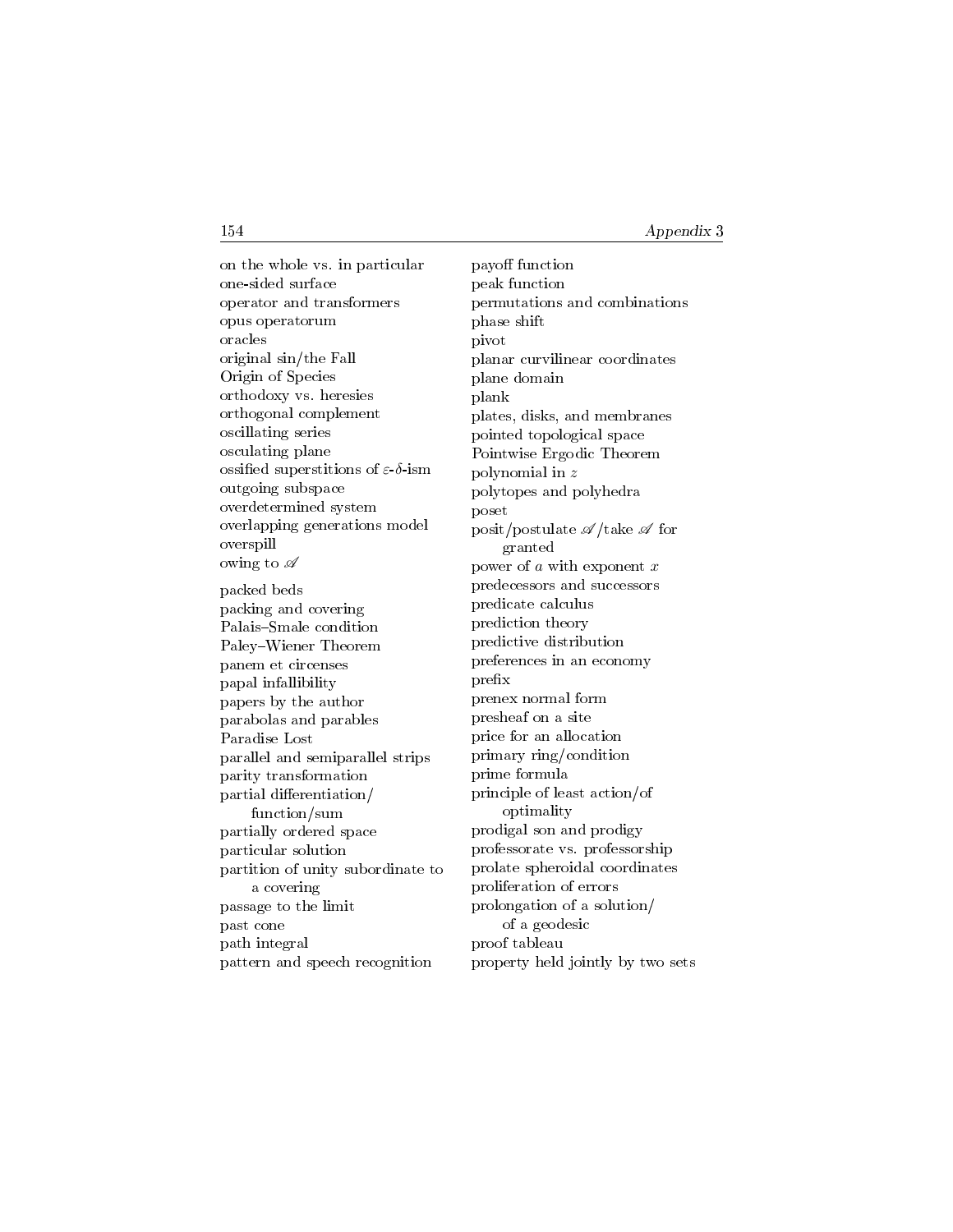pull back and push forward pullback of a differential form pure point spectrum purely discontinuous distribution putative foundation of analysis Pythagorean/Pythagoras Theorem quadratic form in several/infinitely many variables quadratic programming/form quadric cone quadrivium quark confinement quermassintegral queuing theory quotient set of X by  $\sim$ radioactive waste random sample/variables of mean 0 and variance 1 /walk (by spheres) randomized test range of a mapping/of statistic data rank of a matrix rank-one operator Rankine{Hygoniot relation ranking and selection ratio of the circumference of a circle to its diameter reals, rationals, naturals, and complexes reciprocal equation reciprocity law/of annihilators rectangular parallelepiped rectiable curve rectilinear complex/propagation

recurrence formulas recurrent point recursive function redshift refutable formula regularity up to the boundary relatively norm compact set relativity relativization remainder and residue remainder in Taylor's formula removable singularity Renaissance render assumptions/conditions/ circumstances renumerate vs. remunerate repair the omission repeated integral replacement replica replication research into the unknown residual spectrum Residue Theorem resolution of identity/ of singularities resolvent equation/of a linear operator resource allocation restatement of a claim restricted holonomy group résumé retail and wholesale revealed preference relation Revelation of St. John the Divine, the Apocalypse reverse order reversed process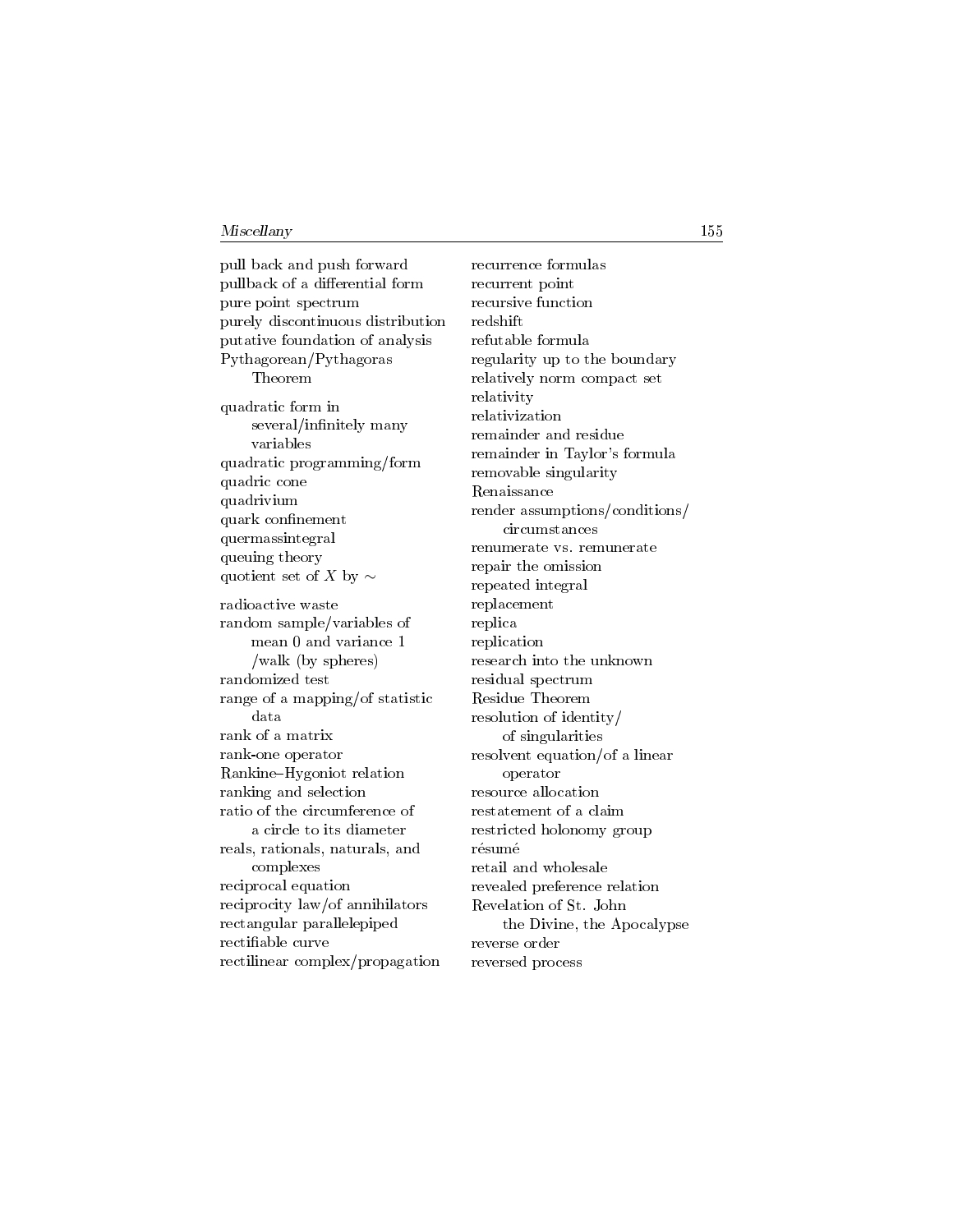review vs. revue right angle right-hand side rigid body rigidity theorem robust estimation roentgen or röntgen rolling without slipping rooms and passages root subspace roots of unity rotation of  $\mathscr{A}/\mathrm{by}/\mathrm{through}\ \pi/2$ about the axis  $x$ roundoff error routine considerations Rybaiyat of Omar Khayyam ruin probability rule of inference ruled surface ruler and compass saddle/jump/saltation point sampling distribution satisfaction and gratification scalar product scale parameter scaling method/factor scattered set schism schlieren method scholar of the highest/middling attainments Schwarschild radius Scientia scientiarium scratch hardness screw dislocation/motion Second coming secondary diagonal Selberg sieve

selection rule/function sense-preserving map separable space separated uniform space separation theorem/axioms sequential decision rule sequentially compact space series-parallel connection Sermon on the Mount serving, full, or pure subgroup sesquilinear form set furnished with a metric set-theoretic stance shallow water wave share set sharp estimate sheaf associated with a presheaf sheaf of germs of smooth functions shear stress sheets of a hyperboloid vs. nappes of a cone shift operator shock wave short exact sequence shunt side effects/conditions sieve method sign test signed measure simplex tableau simulation and numerical modeling sine qua non singleton skew product/field skimming the surface skin-friction drag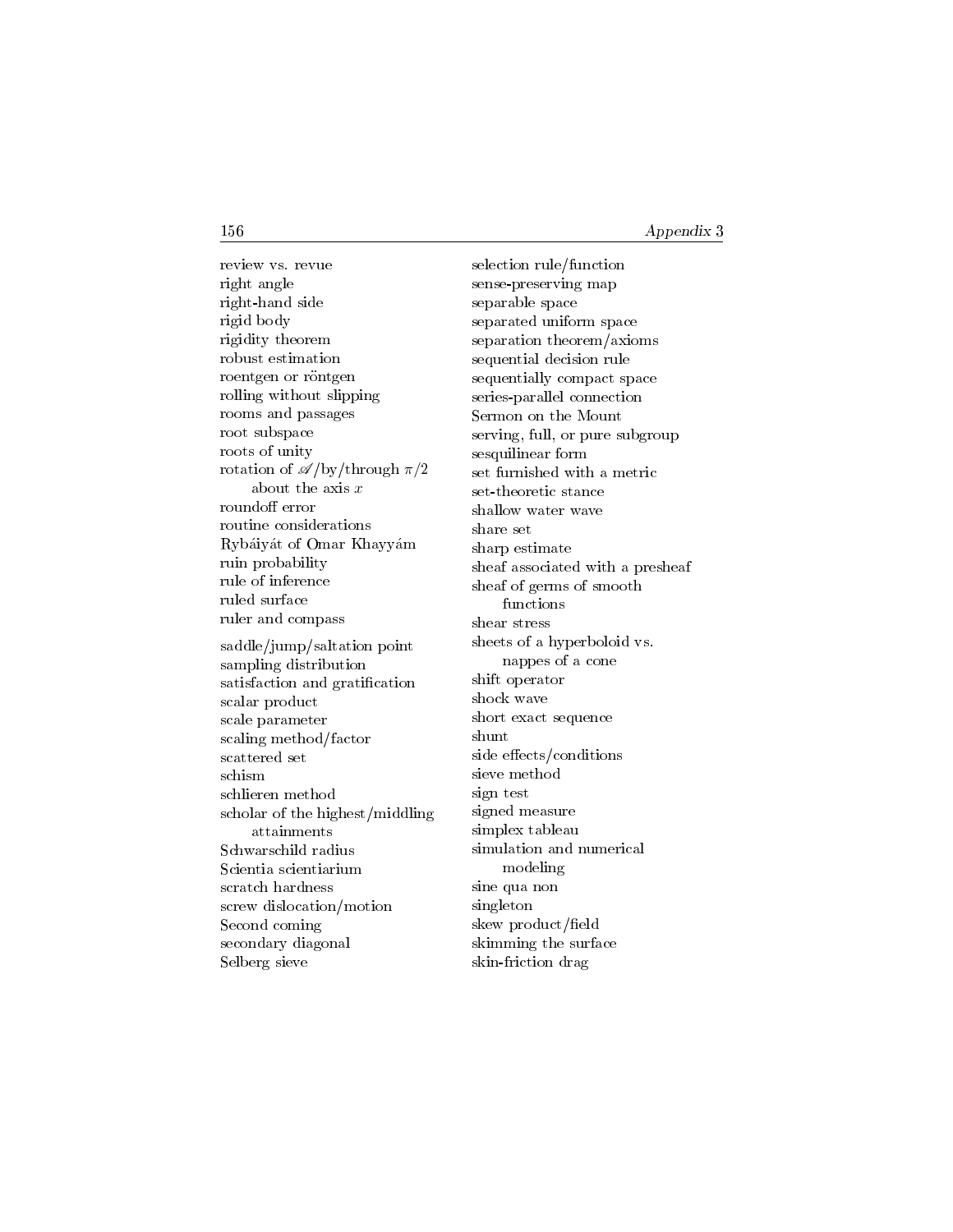slack variable slant product slender body theory slice sliding vector slit domain slot vs. slits small sample smashing/collapsing/shrinking a space to a point smoothness required of a (boundaryless) manifold socle of a module Soddy and Fajans' rule solid body solubility solution operator/ by quadrature/to equations/ in integers solvability solving a triangle source coding theory space of strain and stress span of a set specified heat capacity sphere geometry spherical geometry spin spin quantum number spinor group spline interpolation square of side a stance vs. stanza steam point stiffness ratio stopping rule straight angle

straightforward and tedious computations strange attractor stress stretched string strict implication/morphism strictly convex function strings and superstrings strong convergence/dual space strongly elliptic operator/exposed point/inaccessible cardinal structure carried by a set subnet subnexus sum of a series summable by Abel's method supplementary angle surd surface energy/tension surgery obstructions survey vs. review and revue survival of the fittest sweeping-out process symmetry breaking synchronous clocks synergism system of notations for ordinals systems analysis/theory syzygy theory tail filter taking limits, by passage to the limit, or by a limiting argument tally with, agree with, and correspond to tautochrone tautology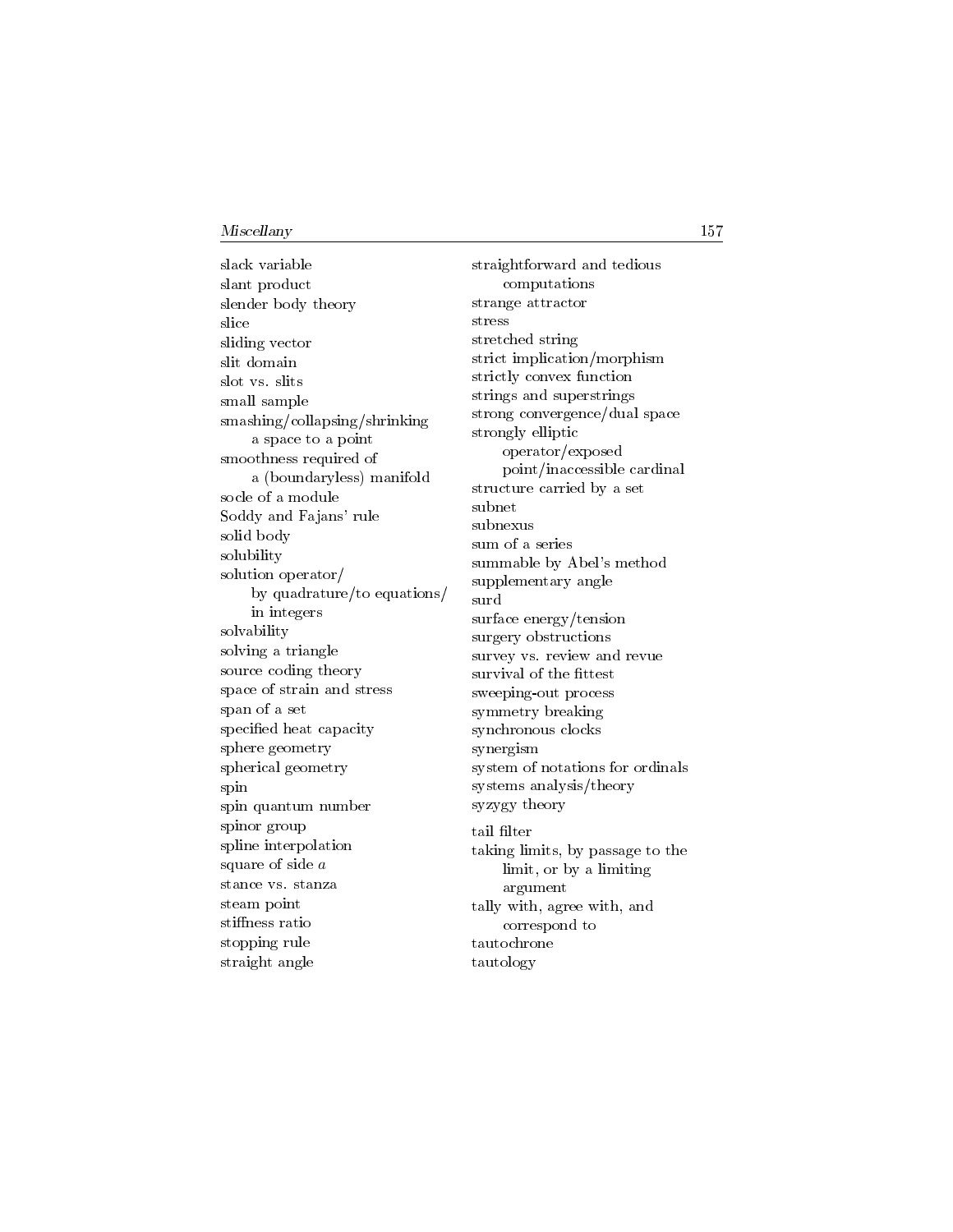tempered distribution term in predicate logic/ of a language/of a series tertium non datur tessellations and tilings test function the last term (in a (finite) series) vs. the latest news theorem of coding theorem of Tauberian type Theorema Egregium theory of errors thermocouple theta function thick-lm and thin-lm circuits thickness of an oval three-body problem threshold Jacobi method tieset tight family of measures tightness time sharing timelike curve to and fro; neither and thither tolerance and confidence regions topology on/for X topos torquemeter torsion modules torus totally bounded set trace space transducer vs. trunsductor transfer principle transient Levy process transverse foliation/ mass/vibrations trapezo-rombic dodecahedron

trellis code tribe trivium truncation function/error truth and satisfaction of intellect truth table tuning fork turn-pike theorem twin paradox twisted and skew group rings two-bin system ubiquitous set ultimate boundedness ultimate, penultimate, and antepenultimate ultranet unbiasedness uncertainty principle uncompleted vs. incomplete uncountable set undefined concept underflow underlying space undotted index unfolding unfortunate nomenclature unicity/uniqueness theorem unified field theorem uniformly most powerful test unilateral constraints uniqueness theorem unit ball/cell/cost unity element and unitization universal cover vs. open covering universal quantier/set unordered pair unsteady flow